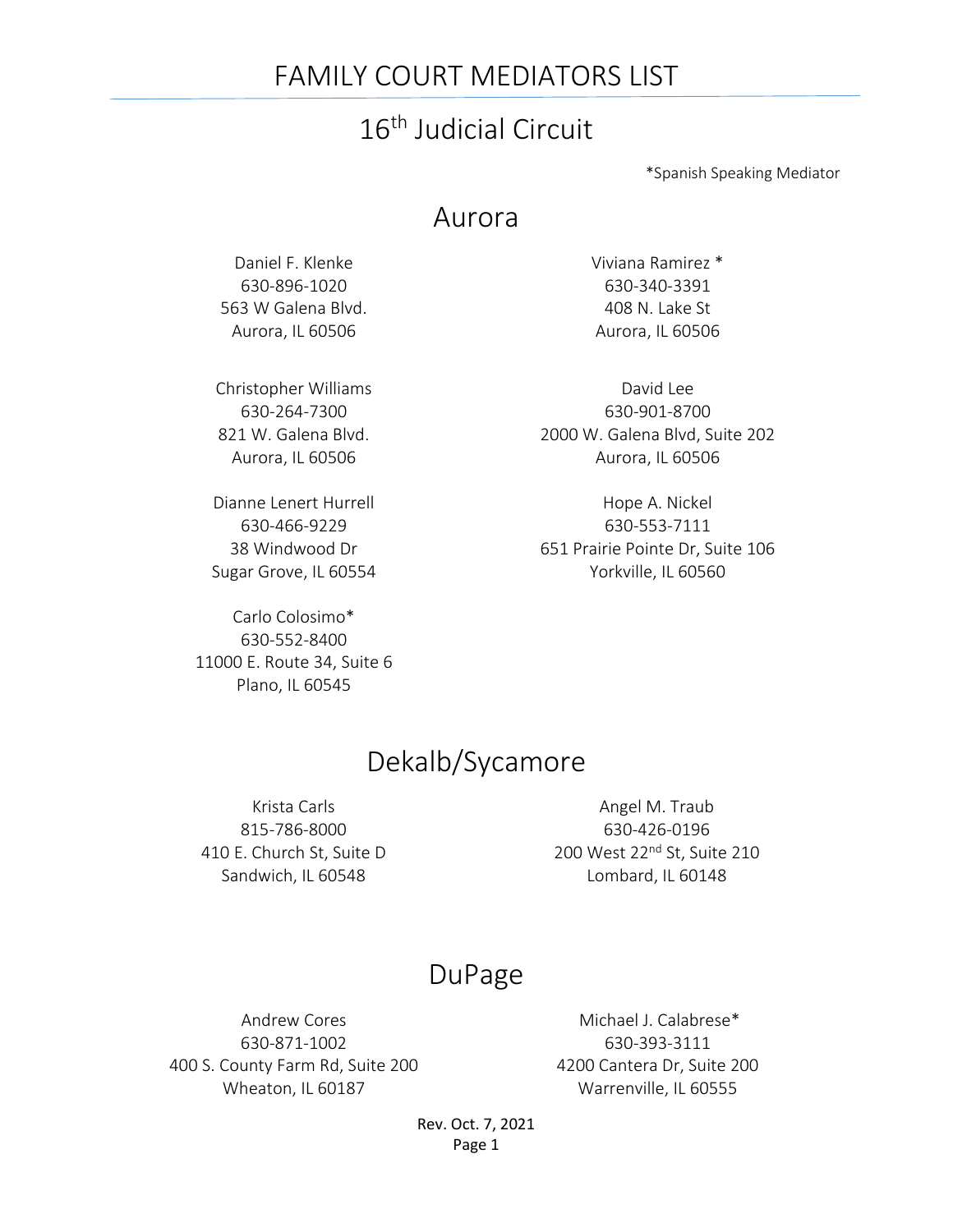Wendy Musielak 630-871-1002 400 S. County Farm Rd, Suite 200 Wheaton, IL 60187

Patricia A. Fox 630-904-3033 460 S. County Farm Rd Wheaton, IL 60189

## Elgin

Charles A. Canning 847-742-0420 40 N. Airlite St, Suite 3 Elgin, IL 60123

Anthony R. Scifo 847-628-8311 2155 Point Blvd, Suite 220 Elgin, IL 60123

Justin Ryan 847-551-9300 2250 Point Blvd, Suite 107 Elgin, IL 60123

Susan W. Rogaliner 630-513-1116 2000 McDonald Rd Suite 200 South Elgin, IL 60177

Sharon O'Hara 847-742-8300 30 N. Airlite St, Suite 220 Elgin, IL 60123

> Katie Doyen 847-720-5815 1800 Larkin Ave Elgin, IL 60123

John N. Walters 847-697-9300 2947 Shamrock Drive Elgin, IL 60123

Danelle M. Wozniak 847-452-9267 1275 Davis Rd. Suite 131 Elgin, Il 60123

### North

Paulette Gray 815-893-0257 40 Brink St, Suite 103 Crystal Lake, IL 60014

Julia Pucci 847-426-1866 107 S. 1st St. West Dundee, IL 60118

Thomas B. Spencer 815-356-8000 454 West Virginia St. Crystal Lake, IL 60014

Elizabeth F. Wakeman 815-893-6800 741 S. McHenry Ave, Suite A Crystal Lake, IL 60014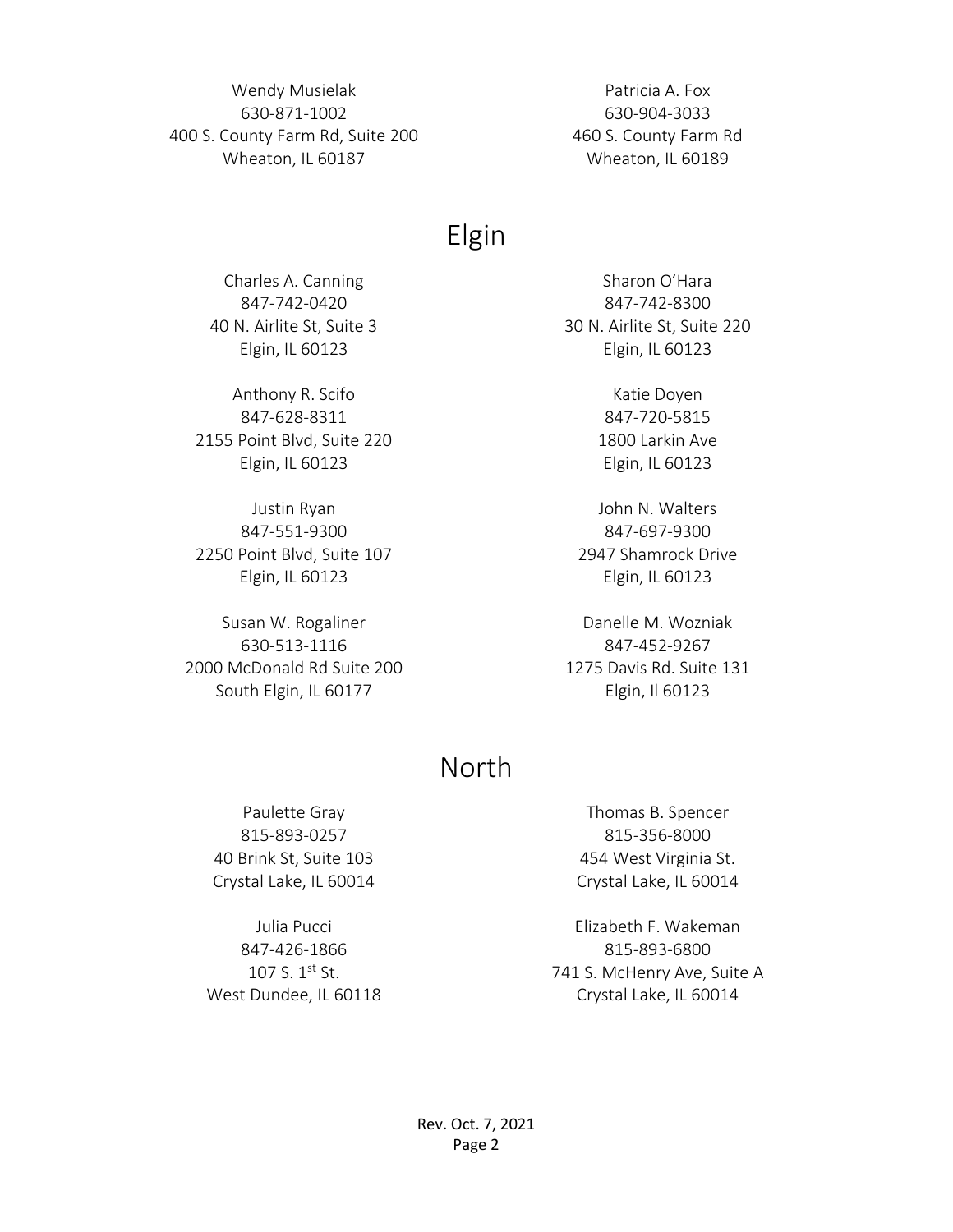### Tri-City

Stephen D. Brown 630-400-0026 619 W. Main St, Suite D St. Charles, IL 60174

Otto S. Hurtado\* 331-248-8190 330 W. State St, Suite 3 Geneva, IL 60134

David A. Rutter 630-940-9107 324 W. State St, Unit 103 Geneva, IL 60134

Marissa R. Hanson\* 630-844-8781 431 Williamsburg Ave Geneva, IL 60134

Philip J. Lengle 630-587-5600 2445 Dean St, Unit G St. Charles, IL 60175

Lidia E. Serrano\* 630-844-8781 431 Williamsburg Ave Geneva, IL 60134

Sandra Petras Brunckner 630-888-0017 619 W. Main St, Suite D St. Charles, IL 60174

Jane M Brennan 630-584-4800 555 s. Randall Rd, Suite 200 St. Charles, IL 60174

Alexandrea Rothenberg 630-402-0185 205 1/2 West State St. Geneva, IL 60134

Susan M. Lonergan 630-845-0054 321 James St, Suite 201 Geneva, IL 60134

> Mark D. Brent 630-406-5440 111 Flinn St. Batavia, IL 60510

Lynn M. Mirabella 630-665-7300 250 W. River Dr. Unit 2A St. Charles, IL 60174

> Sharon Moran 630-327-7863 P.O. Box 212 Geneva, IL 60134

> Roman Seckel 630-406-5440 111 Flinn St. Batavia, IL 60510

Matt Shaw 630-584-5550 555 S. Randall Rd, Suite 105 St. Charles, IL 60174

James Tabor 630-762-8300 555 S. Randall Rd, Suite 204 St. Charles, IL 60174